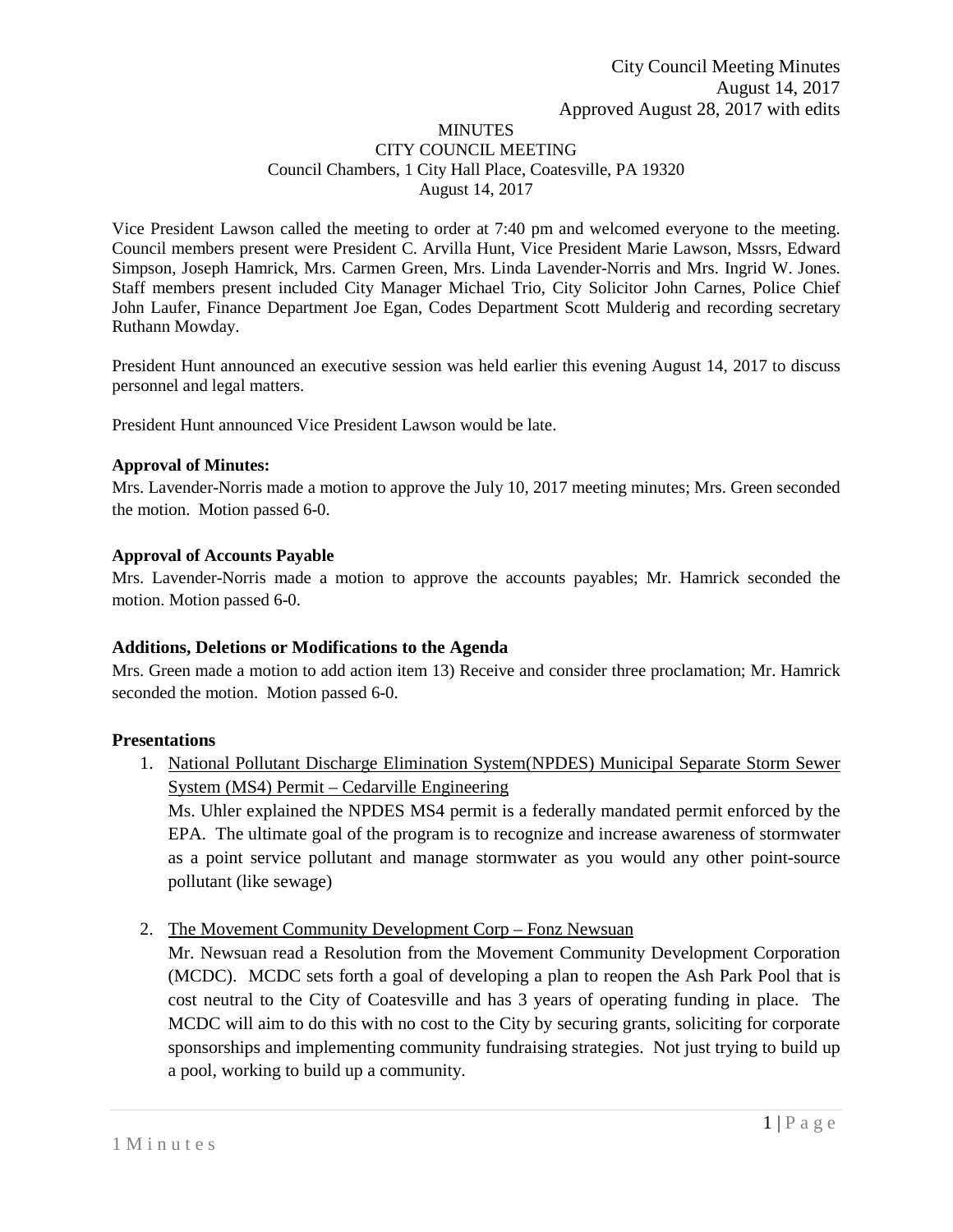Council applauded the efforts of MCDC. Council consensus on board for the MCDC to move forward.

3. Palmer Park – Ann Hutchinson

Ms. Hutchinson announced Palmer Park received \$150,000 toward Nature Play at Palmer Park. The grant covers water and nature play not pool repair. The Palmer Park is beyond repair, consensus has been for a splash pad. The pool population is usually 25,000 per pool per community. The City had two pools at one time with a population of half for one pool. The National trend at this time is splash areas.

# **Citizens' Hearings –** *Regular Action Items Only* **(3 Minutes)**

Laurie Shannon-Bailey

Ms. Shannon-Bailey asked if action item 9 was a paying position. Mr. Trio replied no, it is just additional responsibility for staff.

Mrs. Lavender-Norris made a motion to close citizens' hearings on regular action items only; Mr. Hamrick seconded the motion. Motion passed 6-0.

## **Regular Action Items**

1. Receive and consider First Reading an Ordinance requiring all persons, partnerships, businesses and corporations to obtain a permit for any construction to development; providing for the issuance of such permits; setting forth certain minimum requirements for new construction and development within areas of the City of Coatesville which are subject to flooding; and establishing penalties for any persons who fail, or refuse to comply with, the requirements or provisions of the Floodplain Conservation Overlay District (FC); and accomplishing same by amending Article VIII of the Zoning Ordinance and replacing existing subsections 224-21 through 224-28 with the newly stated provisions identified.

Mrs. Lavender-Norris made a motion to approve First Reading an Ordinance requiring all persons, partnerships, businesses and corporations to obtain a permit for any construction to development; providing for the issuance of such permits; setting forth certain minimum requirements for new construction and development within areas of the City of Coatesville which are subject to flooding; and establishing penalties for any persons who fail, or refuse to comply with, the requirements or provisions of the Floodplain Conservation Overlay District (FC); and accomplishing same by amending Article VIII of the Zoning Ordinance and replacing existing subsections 224-21 through 224-28 with the newly stated provisions identified; Mr. Simpson seconded the motion. Motion passed 6-0.

2. Receive and consider authorization to enter into contract with Urwiler & Walter for survey of lot in Valley Township to complete subdivision (Saha) Mrs. Lavender-Norris made a motion to approve authorization to enter into contract with Urwiler & Walter for survey of lot in Valley Township to complete subdivision (Saha); Mr. Simpson seconded the motion. Motion passed 6-0.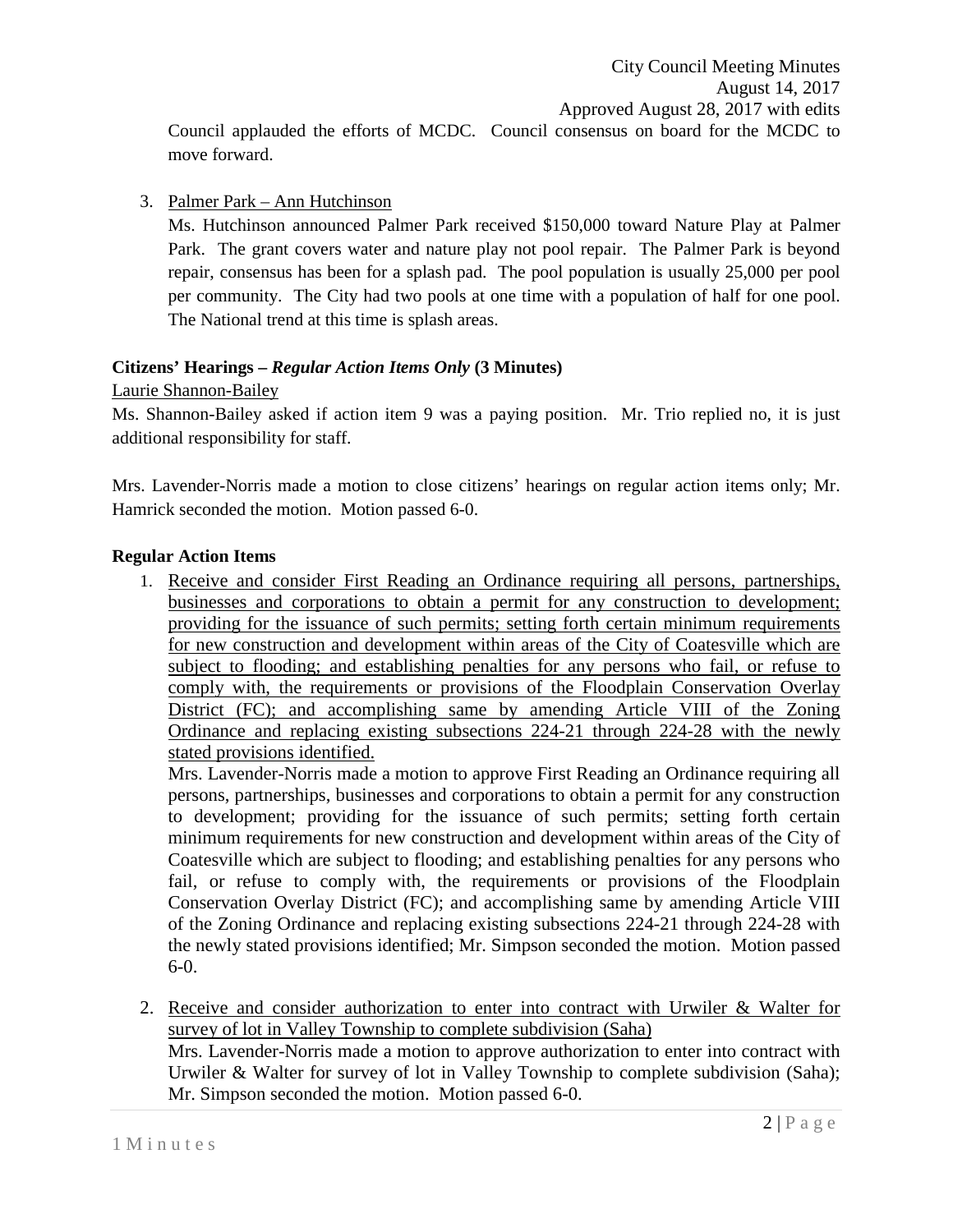3. Receive and consider acceptance of Power Component Systems, Inc. as lowest responsible bidder for interior demolition work (\$83,500.00) Council discussed their specific request for a percentage of the labor of the project should be local labor (within the 19320 zip code). The specification were not provided in the bid/RFP. The changes are required before City Council will agree on the proposed bidder. The wording should also be in all bids/RFP's from this point on. The proposal can be rebid or present an addendum showing the local labor requirements at the next meeting.

### *Vice President Lawson entered the meeting at 9:20 pm.*

Mrs. Lavender Norris made a motion to accept Power Component Systems, Inc. as lowest responsible bidder for interior demolition work (\$83,500.00); Mr. Hamrick seconded the motion. Motion failed 3-4. President Hunt. Vice President Lawson, Mrs. Green and Mrs. Lavender-Norris were the dissenting votes.

4. Receive and consider authorization to enter into AIA contract in form approved by City Solicitor with Power Components Systems, Inc. Mr. Hamrick made a motion to table authorization to enter into AIA contract in form

approved by City Solicitor with Power Components Systems, Inc; Mrs. Lavender-Norris seconded the motion. Motion tabled 7-0.

5. Receive and consider Resolution authorizing the deferral of payment of accrued interest on Promissory Note between the Redevelopment Authority of the City of Coatesville and the City of Coatesville through the date of December 31, 2016 in the amount of \$279,966.24 (with deferred accrued interest totaling \$1,962,234.72)

Vice President Lawson made a motion to approve a Resolution authorizing the deferral of payment of accrued interest on Promissory Note between the Redevelopment Authority of the City of Coatesville and the City of Coatesville through the date of December 31, 2016 in the amount of \$279,966.24 (with deferred accrued interest totaling \$1,962,234.72); Mrs. Green seconded the motion. Motion passed 7-0.

- 6. Receive and consider confirmation/approval of License Agreement for use of Benner School as temporary City Hall. Mr. Simpson made a motion to confirm and approve the License Agreement for use of Benner School as temporary City Hall; Mrs. Lavender-Norris seconded the motion. Motion passed 6-1. Mrs. Lavender-Norris was the dissenting vote.
- 7. Receive and consider resignation of Connie Ellis from the Parks and Recreation Commission

Mrs. Lavender-Norris made a motion to accept the resignation of Connie Ellis from the Parks and Recreation Commission; Vice President Lawson seconded the motion. Motion passed 7-0.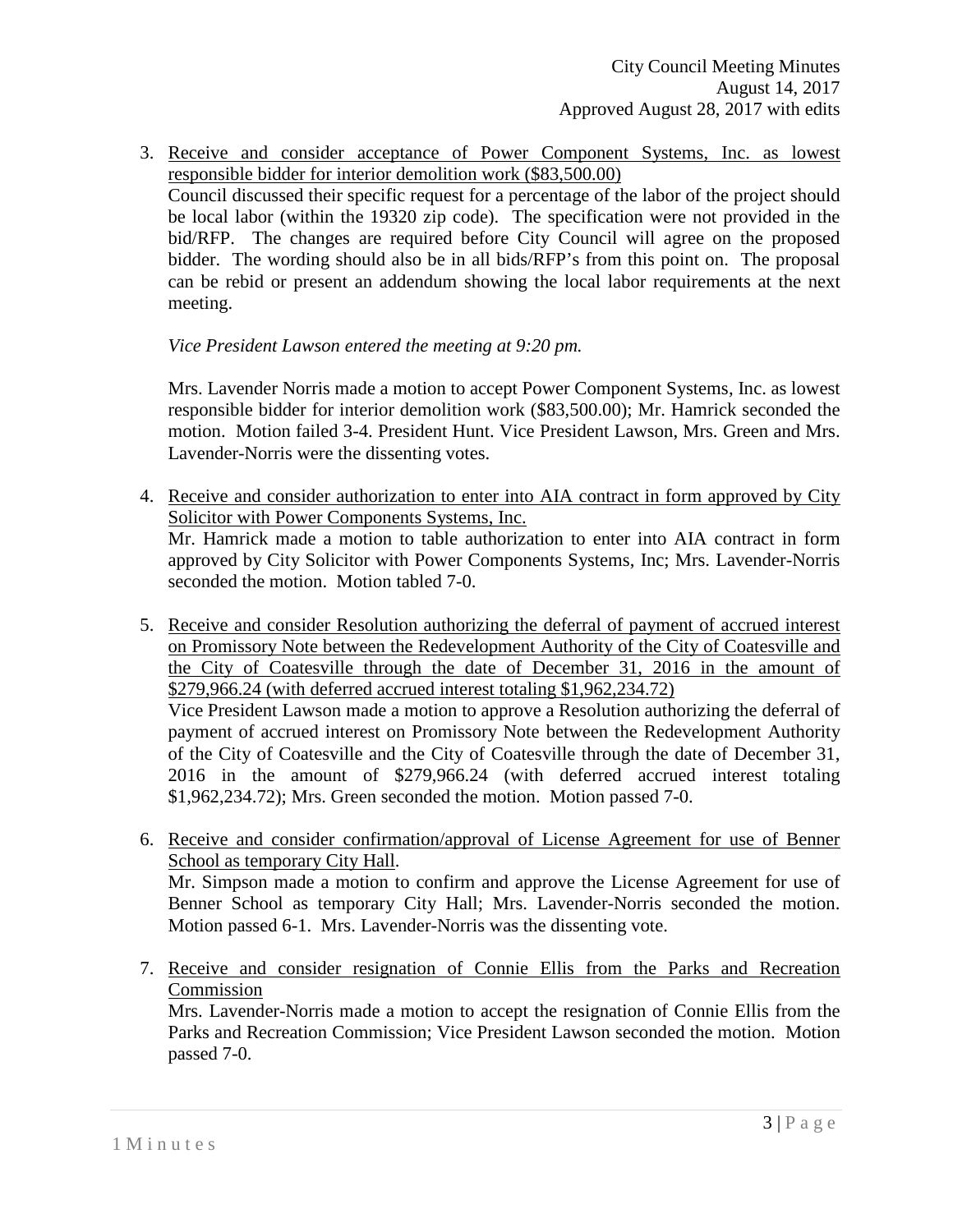8. Receive and consider recommendation from the Civil Service Commission for the hiring of Josh Schreiber as full time fire fighter for the City of Coatesville Council asked if the City could hire more part-timers in place of another full time firefighter. Council asked for a copy of the firefighter contract for further review.

Mr. Simpson made a motion to table the recommendation from the Civil Service Commission for the hiring of Josh Schreiber as full time fire fighter for the City of Coatesville; Vice President Lawson seconded the motion. Motion passed 7-0.

9. Receive and consider Michael Trio as Zoning Officer and Scott Mulderig as Assistant Zoning Officer

Vice President Lawson made a motion to appoint Michael Trio as Zoning Officer and Scott Mulderig as Assistant Zoning Officer; Mr. Simpson seconded the motion. Motion passed 7-0.

- 10. Receive and consider Licensing Ordinance for Administration Copier Vice President Lawson made a motion approve the Licensing Ordinance for Administration Copier; Mrs. Lavender-Norris seconded the motion. Motion passed 7-0.
- 11. Receive and consider proposed Credit Card Policy Vice President Lawson made a motion approve the credit card policy; Mrs. Lavender-Norris seconded the motion. Motion passed 7-0.
- 12. Receive and consider Facsimile Signature Policy Vice President Lawson made a motion approve the Licensing Ordinance for Administration Copier; Mrs. Lavender-Norris seconded the motion. Motion passed 7-0.
- 13. Receive and consider three Proclamations

Mrs. Green made a motion to approve Proclamations for Cora Wilson, Elwood Dixon and Mim Wealer; Mrs. Lavender-Norris seconded the motion. Motion passed 7-0.

#### **Discussion Item**

- 1. Meeting Minutes
	- There were no questions on meeting minutes.

#### **Solicitors Report**

Mr. Carnes announced:

- Monitoring and assisting with the DEPG development
- Working with City Engineer to complete and file the approved Plans for Saha subdivision
- Working with City Manager and City Team on the process of contracting for the renovation of City Hall
- Working to transition into Benner School and has prepared a License Agreement with Coatesville Area School District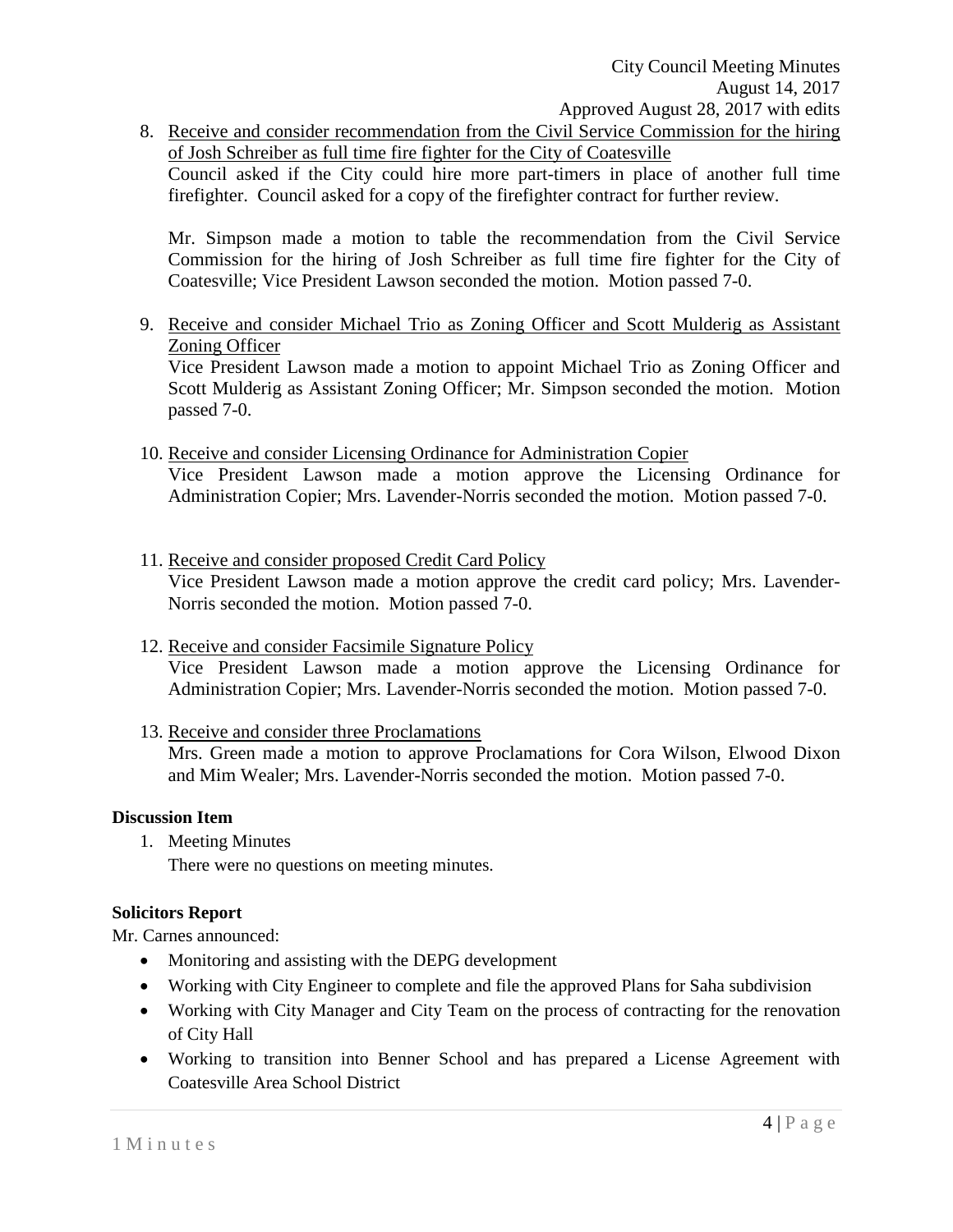- Taken a draft Floodplain Ordinance prepared by the City Engineer and modified it to make ot apart of the City's Zoning Ordinance
- Prepared an Ordinance to address financing a new color copier and maintenance agreement a new shredder
- Prepared a Resolution approving the action by the City Council to defer accrued interest on the promissory note between the City and the RDA
- Reviewed various draft contracts and agreements and assist with various miscellaneous matters involving litigation and enforcement and has assisted the City in its interpretation of codes, rules and regulations and involving various personnel matters.

## **City Manager's Report**

Mr. Trio announced:

- City Hall will be relocating to 545 East Lincoln Highway as of Wednesday August 16, 2017.
- Council meetings will be held on the 2md Floor Auditorium of the Benner Building
- 78 building permit were submitted in July resulting in \$8,856.00 of permit fees of which \$2,614.00 are net proceeds to the City.
- $\bullet$  3<sup>rd</sup> Avenue Streetscapes has begun
- Current series of Council sponsored jazz festival events through the month of August on Friday nights
- National Lands Trust and Open Space Steering Committee for Palmer Park strategy meeting will be held on August 24, 2017
- Ash Park received updated renovation proposal from premier Aquatics.

# **Citizens' Hearings –** *Non-Agenda Items Only* **(3 Minutes)**

There were no citizens' comments on non-agenda items only.

Mrs. Lavender-Norris made a motion to close citizens' hearings on non-agenda items only; Mrs. Green seconded the motion. Motion passed 7-0.

## **Special Events**

There were no special events at this time.

## **Council Comments**

Mr. Hamrick thanked everyone for coming. Sometimes Council has heated discussions and sometimes the vote doesn't go the way we as an individual want it to go. We can agree to disagree. We as Council are one and continue to work together for the City.

Mrs. Green had no comment at this time.